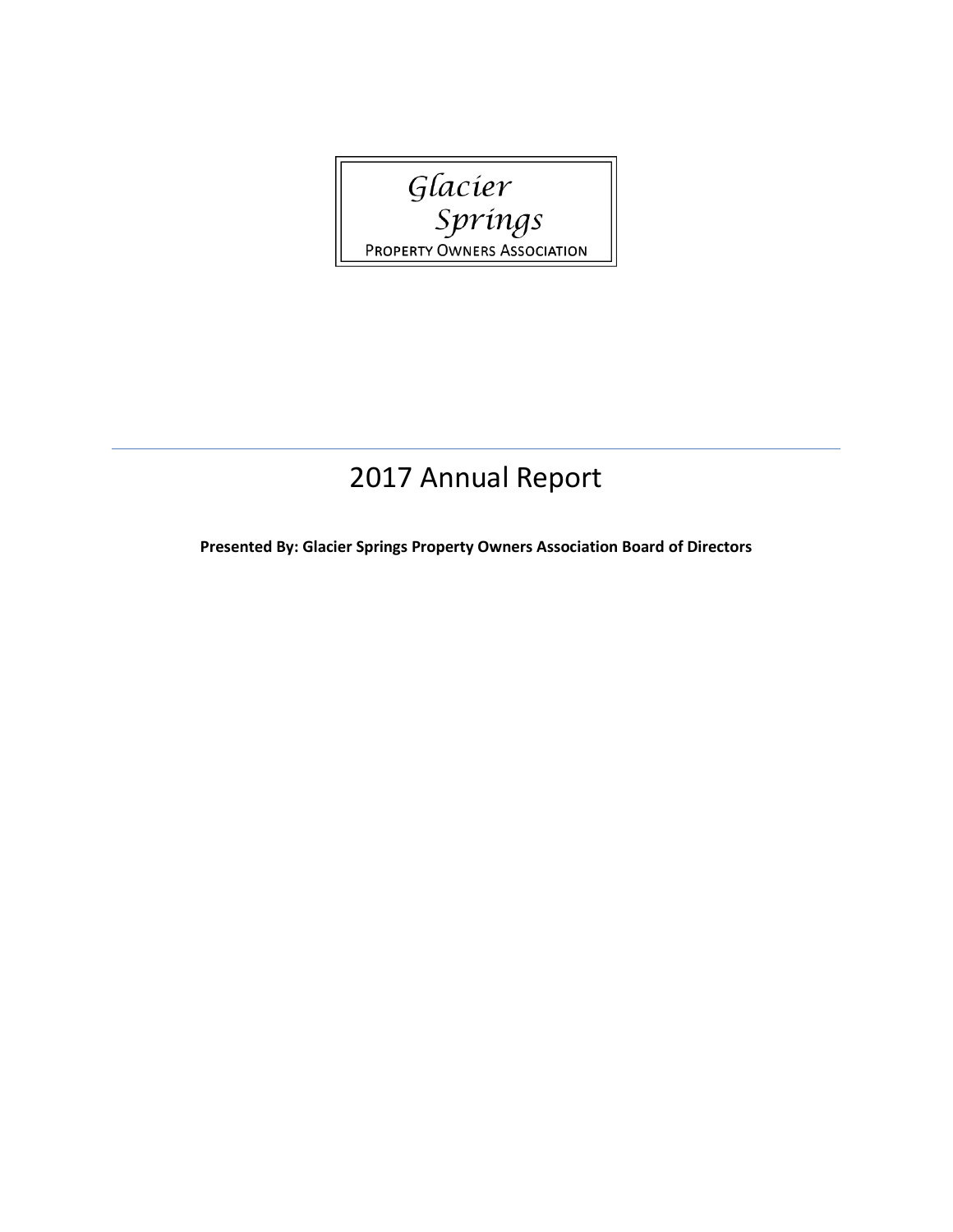# **TO THE MEMBERS OF THE GLACIER SPRINGS PROPERTY OWNERS ASSOCIATION**

We look forward to seeing you at the upcoming 2017 Annual General Meeting (AGM) of the Glacier Springs Property Owners Association on Saturday, October 21, 2017, 1 p.m. at the East Whatcom County Regional Resource Center.

If you can't attend, *please sign, mail, or email your proxy that was mailed to your home.* If we don't have quorum, we will need to reschedule the AGM at a significant expense to the community.

The enclosed Board reports are summaries of many of the efforts that have occurred on your behalf over the past year. Some of the highlights from the past year:

- • **Water System ––**Our water operators Rick Benson and Larry Watts have done a remarkable job managing the Association's water system. The repair work performed to bypass the leaking intake tank has performed as expected and the quality of our water remains outstanding.
- **Financial ––**Our financial position continues to be healthy. The dues increase imposed three years ago has contributed to the reserves and our long-term financial outlook remains healthy. Doris Roosma has assumed the role of Treasurer mid-year.
- **Improvements and Building**—Remember: Check www.glaciersprings.org for Zoning Committee information and requirements *before* starting any building or improvements on your lot. This includes wood sheds, fences and decks. You must get Zoning Committee approval prior to any construction. This past year, the Zoning Committee responded to several inquiries for new construction and lot clearings. We have been pleased by the responsiveness of neighbors when these issues have arisen.
- **Glacier Springs Safety & Security**—There has been a precipitous drop in crime in the past year. Individuals widely suspected as being responsible for a majority of the criminal activity impacting the community have been in custody and are awaiting trial on other matters. Another individual was convicted of burglary after being captured in the act by a resident's video camera.

I'd like to thank my fellow board members for their commitment on behalf of your community. It has been my honor to serve as board president for three two years and I encourage all Association members to consider service to the community during the coming election year.

Best regards,

Brian Lawrence Board President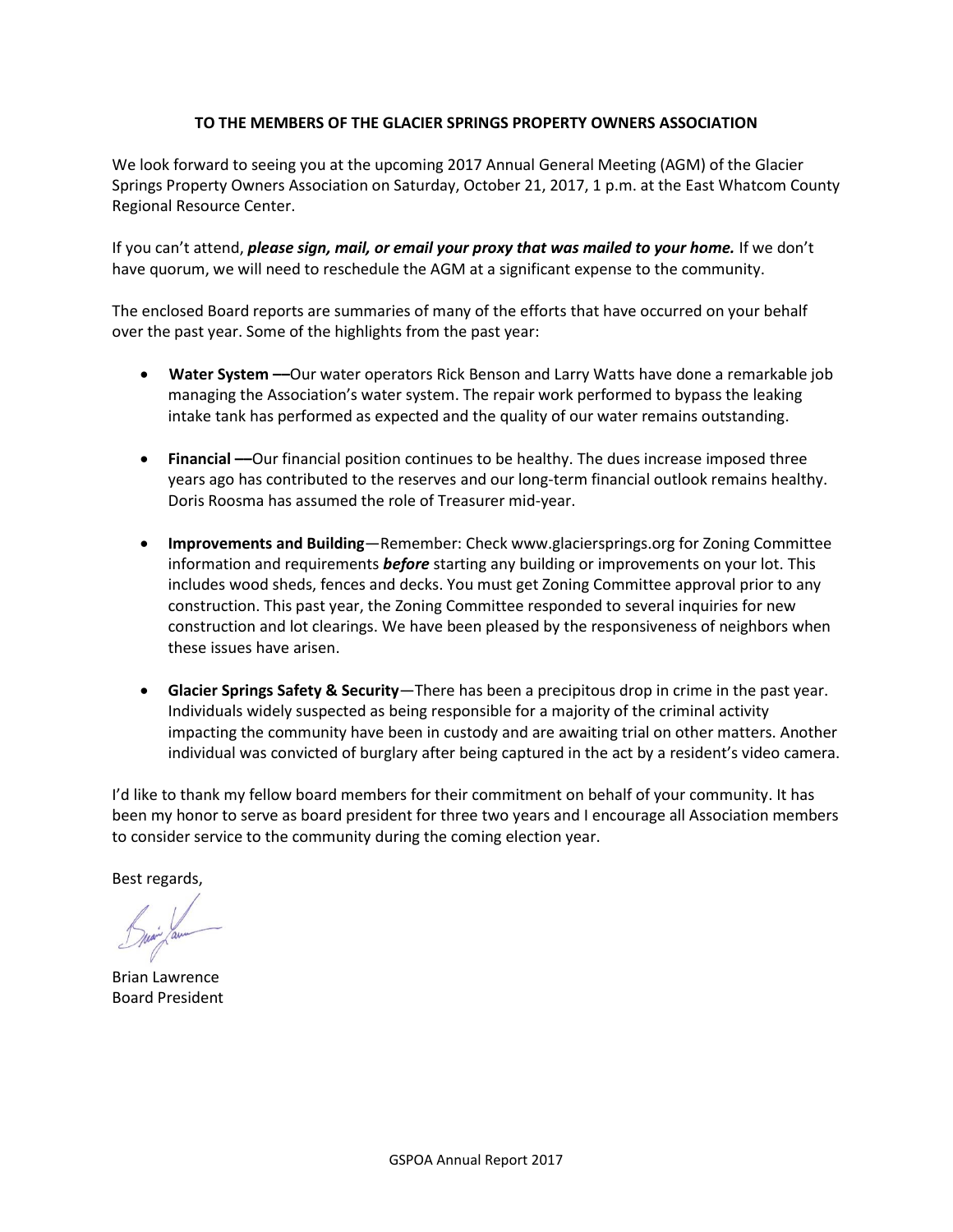# **Treasurer's Report**

The financial health of our Association remains very strong. This is due to the diligence of members and the guidance of our Board of Directors. The Financial Statements for Fiscal Year ending August 31, 2017 are attached. These statements include: profit and loss statement, balance sheet, and cash flow.

The membership had previously approved an annual dues increase to help fund future water projects and the inevitable payment of a water operator. As per member's requests, we have established a separate savings account earmarked for the water system. This account currently has \$81,000 deposited. This helps secure our most valuable asset.

During the period, overall cash increased by approximately \$38,000. Receivables stand at about \$9,000. All properties with significant past-due balances have liens placed against the property to protect the Association.

Please note: **It is the member's responsibility to notify the Board of Directors of any address or ownership changes.** Most of the accounting issues that arise happen when members change mailing addresses without notifying the Association.

On the operational side, we transitioned Treasurer responsibilities from Ben Gelman to Doris Roosma. The transition was smooth and during this time we also updated all GSPOA Bank Accounts.

Our bookkeeping relationship with Ronald Sabado, Certified Public Accountant, has improved the Association's ability to respond to members faster and the board is pleased with the speed and quality of financial reports. Ron will continue to work closely with the board and Stephanie Artino, our longtime CPA, who will assist us with preparing and submitting our year-end financial filings.

Concerning dues, we would like to thank all the members for timely payment. This helps those of us on the financial committee formulate and stay on budget. In 2018, dues invoices will go out in January and be due by the end of March without exception. Any dues payments not paid by March 31, 2018 will be assessed a 12% late fee per the existing policy.

Attached for ratification is the 2017-2018 Budget. This year's budget reflects continued maintenance of the Water System and minor projects like the addition of a storage shed to house water supplies.

Respectfully submitted, Ben Gelman **Doris Roosma** 

Treasurer (Sept – May) Treasurer (May -Present)

# **Zoning Committee Report**

Members of the Zoning Committee include Kevin Roosma and Seth Powell. Other board members assisted the committee as needed.

The Zoning Committee approved the following during the fiscal year:

• Construction of two homes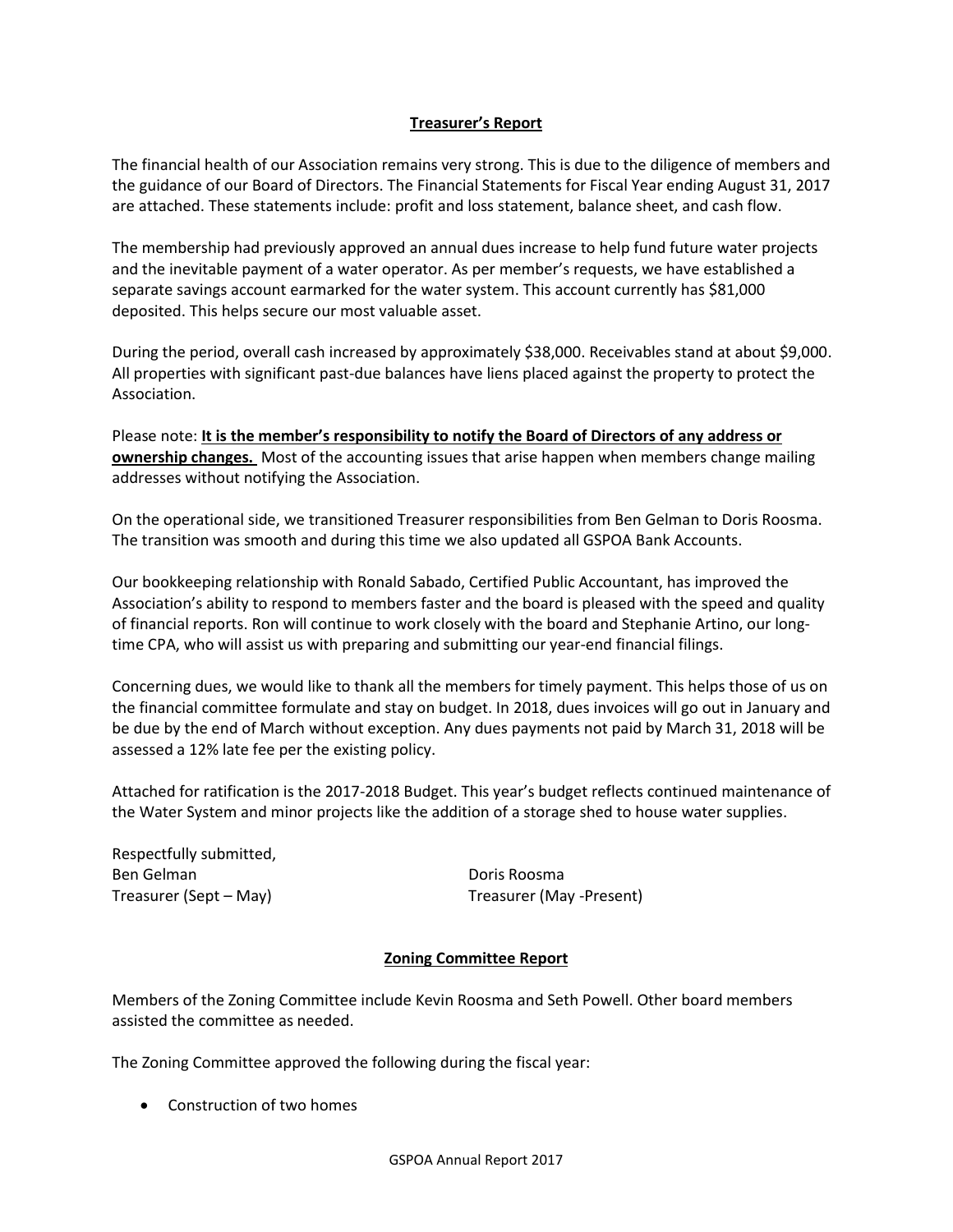- Placement of one temporary storage trailer and one temporary storage container
- Construction of one new shed
- Addition of one deck and deck cover
- Multiple consultations with prospective builders

A single Tier 1 covenants violation was issued for lot clearing. However, the property owner cooperated fully with the board to mitigate the issue and explained circumstances resulting from a previous owner. As a result, the board voted unanimously to reverse the fine. A second, Tier 2, violation was issued for failing to complete a construction project within six months.

All owners of properties currently under construction have been communicative with the board and we are grateful for their adherence to GSPOA policies.

All property owners should be familiar with the requirements of the Covenants, By-Laws and Glacier Springs policies. These are easily found on the Glacier Springs website at www.glaciersprings.org.

#### **Covenants and By-Laws Committee Report**

This committee is inactive and had no reason to meet.

#### **Community Relations Committee Report**

The Board of Directors received a single Notices of Concern this year regarding an unleashed animal wandering the neighborhood. The owner responded in a timely manner and the matter was successfully resolved.

To submit a future Notice of Concern, you may access the form on the redesigned website at [http://glaciersprings.org/board-of-directors/.](http://glaciersprings.org/board-of-directors/)

Sales of homes and lots have been brisk in 2017. There were 15 recorded sales throughout the year. (Note: the Board relies on county records to identify new owners, and often, these records may lack suitable mailing information. If you did not receive a Welcome Packet, please contact us at [info@glaciersprings.org.](mailto:info@glaciersprings.org))

Community Relations Committee As prepared by Brian Lawrence

## **Water Committee Report**

#### *Larry Watts and Rick Benson*

Our water system is labeled the Glacier Springs Water System (Whatcom County) and is a Group A system overseen and regulated by the Washington State Department of Health (WSDOH), with ID number 277559. Our water comes from a sanitarily developed spring, and is fed into the distribution system by gravity, after circulating through 68,700 gallons of storage in two tanks. The WSDOH maintains online records of all water systems in the state and you can refer to this URL for our current